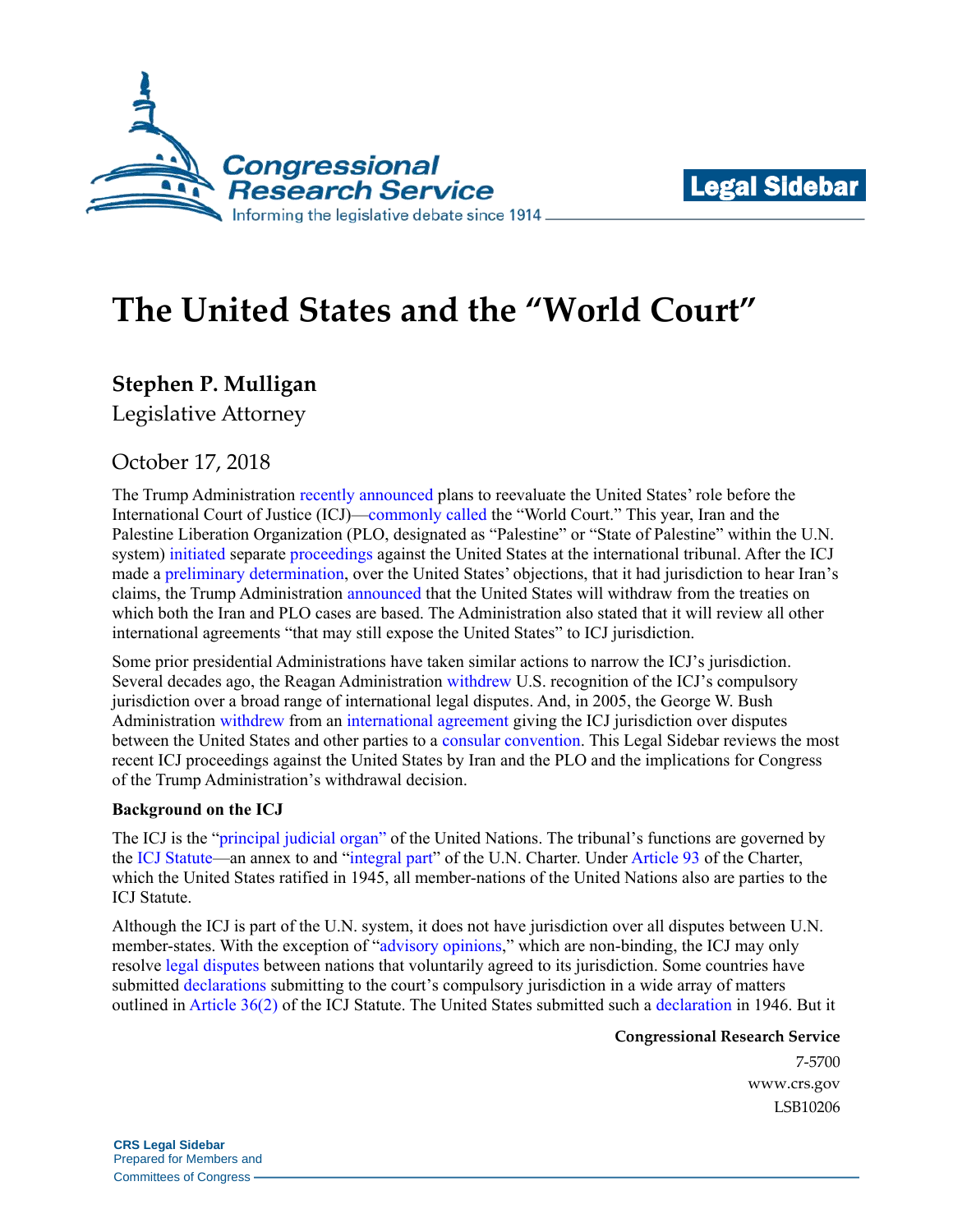[withdrew that declaration](https://www.nytimes.com/1985/01/19/world/text-of-us-statement-on-withdrawal-from-case-before-the-world-court.html) in 1985 after the ICJ accepted jurisdiction over a dispute with Nicaragua that the Reagan Administration argued was an ["inherently political problem"](https://www.nytimes.com/1985/01/19/world/text-of-us-statement-on-withdrawal-from-case-before-the-world-court.html) inappropriate for judicial resolution.

While the United States is no longer subject to the ICJ's broad compulsory jurisdiction, individual treaties may contain clauses that give the ICJ jurisdiction on a treaty-by-treaty basis. A [2008 study](https://books.google.com/books?id=G7LJDff-hwUC&lpg=PA98&ots=ygSx1QGLis&dq=sword%20and%20the%20scales%20table%204.4%20list%20of%20multilateral%20or%20bilateral%20treaties&pg=PA99#v=onepage&q&f=false) found that the United States was a party to more than 80 international agreements with ICJ clauses. This treaty-based jurisdiction is at issue in the Iran and PLO cases, but the Trump Administration's most recent withdrawal announcement does not automatically terminate the ICJ proceedings in either case. Based on [prior ICJ](https://www.icj-cij.org/files/case-related/18/018-19531118-JUD-01-00-EN.pdf#page=15) [jurisprudence,](https://www.icj-cij.org/files/case-related/70/070-19860627-JUD-01-00-EN.pdf#page=18) the ICJ's jurisdiction is determined at the time of filing, and, once established, is not terminated by withdrawal from the jurisdiction-creating instrument.

#### **Iran v. United States**

Iran [instituted](https://www.icj-cij.org/files/case-related/175/175-20180716-APP-01-00-EN.pdf) proceedings at the ICJ in July 2018 after President Trump [announced](https://www.whitehouse.gov/briefings-statements/remarks-president-trump-joint-comprehensive-plan-action/) the United States' [plan](https://www.whitehouse.gov/presidential-actions/ceasing-u-s-participation-jcpoa-taking-additional-action-counter-irans-malign-influence-deny-iran-paths-nuclear-weapon/) to re-impose sanctions that had been lifted pursuant to the Joint Comprehensive Plan of Action [\(JCPOA\)](https://www.state.gov/documents/organization/245317.pdf), commonly called the "Iran nuclear deal." The JCPOA is [not a binding international agreement](https://fas.org/sgp/crs/row/R44761.pdf) and does not have an ICJ jurisdiction clause. Thus, rather than cite a violation of the nuclear deal itself, Iran contends that reinstitution of U.S. sanctions violates the United States' obligations under a 1955 bilateral Treaty of Amity, Economic Relations, and Consular Rights [\(Treaty of Amity\)](https://www.state.gov/documents/organization/275251.pdf) to, among other things, allow freedom of commerce and navigation between the two nations. [Article XXI](https://www.state.gov/documents/organization/275251.pdf#page=15) of the Treaty of Amity grants the ICJ jurisdiction over disputes concerning the treaty's interpretation and application.

The United States objected to the ICJ's jurisdiction, [arguing](https://www.icj-cij.org/files/case-related/175/175-20180828-ORA-01-00-BI.pdf#page=13) that the true nature of Iran's claims arose from the JCPOA, not the Treaty of Amity. And even if U.S. sanctions were relevant to the Treaty of Amity, the U.S. [asserted,](https://www.icj-cij.org/files/case-related/175/175-20180828-ORA-01-00-BI.pdf#page=14) the sanctions were permitted b[y Article XX](https://www.state.gov/documents/organization/275251.pdf#page=14) of that treaty, which authorizes both nations to protect their "essential security interests." In [a preliminary ruling](https://www.icj-cij.org/files/case-related/175/175-20181003-ORD-01-00-EN.pdf) the ICJ sided with Iran and concluded that the Treaty of Amity appeared, at least on a preliminary basis, to provide it jurisdiction (although the "essential security interests" clause may be a defense on the merits). The ICJ also [granted](https://www.icj-cij.org/files/case-related/175/175-20181003-ORD-01-00-EN.pdf#page=28) certain "provisional measures"—or temporary relief pending a final decision—but its award falls far short of the relief Iran requested. Whereas Iran [asked](https://www.icj-cij.org/files/case-related/175/175-20180716-REQ-01-00-EN.pdf) that the ICJ order the United States to lift *all* sanctions that had been withdrawn under the JCPOA, the ICJ only directed the United States to allow trade in certain ["goods required for humanitarian needs"](https://www.icj-cij.org/files/case-related/175/175-20181003-ORD-01-00-EN.pdf#page=26) and financial services necessary to facilitate such trade.

This is not the first time the ICJ has heard a case over the Treaty of Amity. In 1980, the ICJ [concluded](https://www.icj-cij.org/en/case/64) that Iran violated the treaty by failing to protect U.S. nationals during the Iran hostage crisis (discussed [here\)](https://fas.org/sgp/crs/mideast/RL32048.pdf). In the 1992 *[Oil Platforms](https://www.icj-cij.org/en/case/90)* case, which Iran filed after U.S. forces allegedly attacked Iranian oil rigs used to mine the Persian Gulf, the ICJ [rejected](https://www.icj-cij.org/files/case-related/90/090-20031106-JUD-01-00-EN.pdf) both Iran's claims and the United States' counter-claims arising out of the Treaty of Amity. And in a [still-ongoing case](https://www.icj-cij.org/en/case/164) initiated in 2016, Iran [contends](https://www.icj-cij.org/files/case-related/164/164-20160614-APP-01-00-EN.pdf) that the U.S. violated the treaty by allowing U.S. courts to attach certain Iranian assets to satisfy civil judgments awarded to victims of terrorism. Given this history and the contentious state of U.S.-Iran relations (discussed [here\)](https://fas.org/sgp/crs/mideast/RL32048.pdf), Secretary of State Pompeo [announced](https://www.whitehouse.gov/briefings-statements/press-briefing-press-secretary-sarah-sanders-small-business-administrator-linda-mcmahon-national-security-advisor-100318/) that the United States will withdraw from the Treaty of Amity.

#### **"Palestine" (PLO) v. United States**

The PLO [instituted proceedings](https://www.icj-cij.org/files/case-related/176/176-20180928-APP-01-00-EN.pdf) at the ICJ in September 2018, claiming that the United States violated the 1961 Vienna Convention on Diplomatic Relations [\(VCDR\)](file://///crsdomain/crshomedir/ALD/SMULLIGAN/ICJ/legal.un.org/ilc/texts/instruments/english/conventions/9_1_1961.pdf) by [moving its embassy](https://www.whitehouse.gov/presidential-actions/presidential-proclamation-recognizing-jerusalem-capital-state-israel-relocating-united-states-embassy-israel-jerusalem/) from Tel Aviv to Jerusalem. The VCDR creates an international legal framework governing the rights and duties of diplomatic officials and missions, and an [Optional Protocol](https://treaties.un.org/doc/Treaties/1964/06/19640624%2010-27%20PM/Ch_III_5p.pdf) to the convention grants the ICJ jurisdiction to resolve disputes that arise out of the interpretation or application of the VCDR.

The PLO [argues](https://www.icj-cij.org/files/case-related/176/176-20180928-APP-01-00-EN.pdf) that the VCDR requires a diplomatic mission to perform its functions within the territory of a "receiving state." According to the PLO, Jerusalem is not part of Israeli territory because it is subject